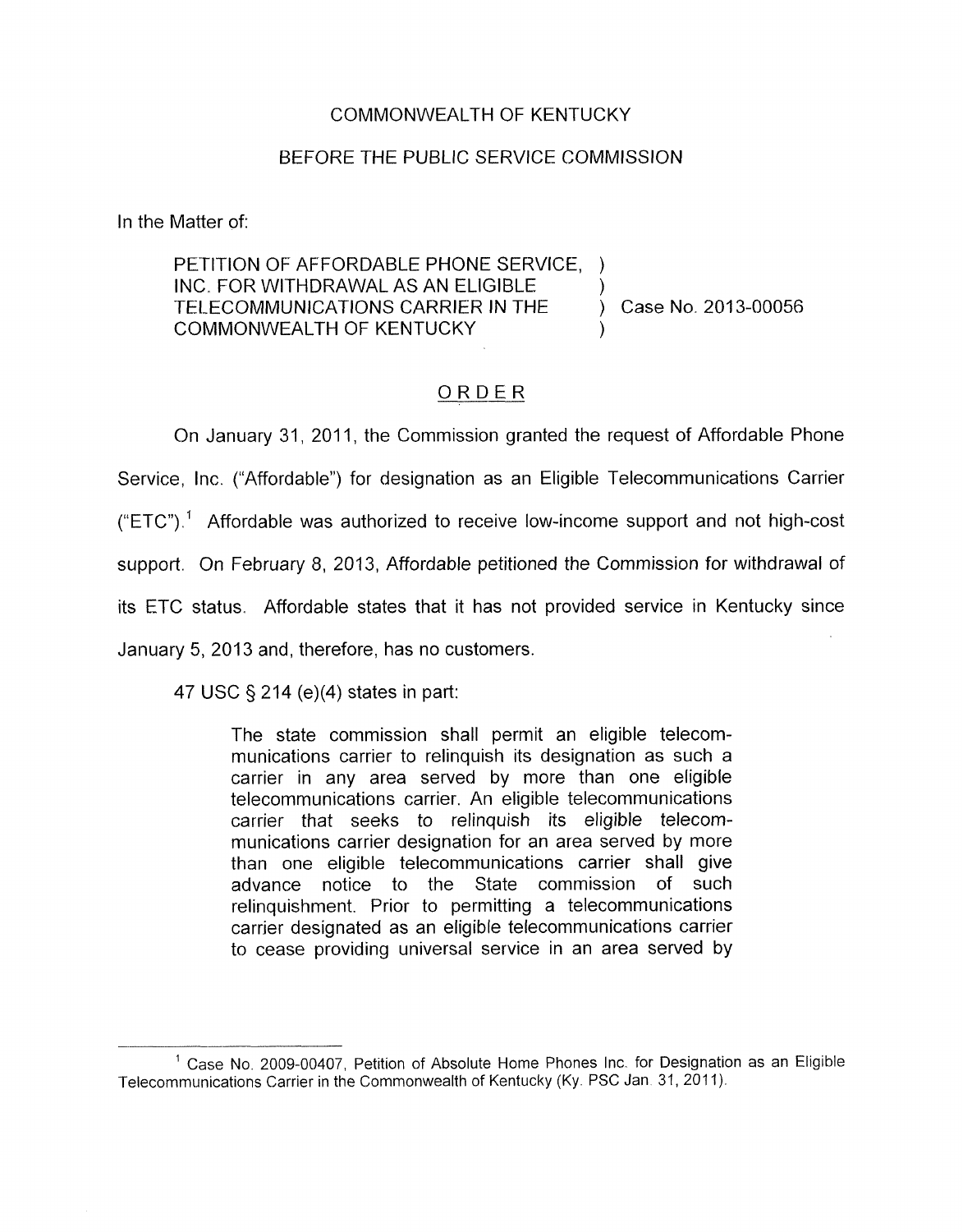more than one eligible telecommunications carrier, the State commission shall require the remaining eligible telecommunications carrier or carriers to ensure that all customers served by the relinquishing carrier will continue to be served, and shall require sufficient notice to permit the purchase or construction of adequate facilities by any remaining eligible telecommunications carrier. The state commission shall establish a time, not to exceed one year after the State commission approves such relinquishment under this paragraph, within which such purchase or construction shall be completed.

The Commission finds that, pursuant to USC 47  $214(e)(4)$  above, there is more than one ETC in the area of relinquishment and those carriers have sufficient facilities for the provision of service. Additionally, since Affordable has no customers, it is not necessary for the Commission to make a determination on the ability of other ETCs to serve those customers.

'The Commission being sufficiently advised, IT IS HEREBY ORDERED that Affordable's request to withdraw as an ETC is granted. This case is now closed and removed from the Commission's docket.

By the Commission



 $\bigcap$ **ATTEST** Executive Directo

Case No. 2013-00056